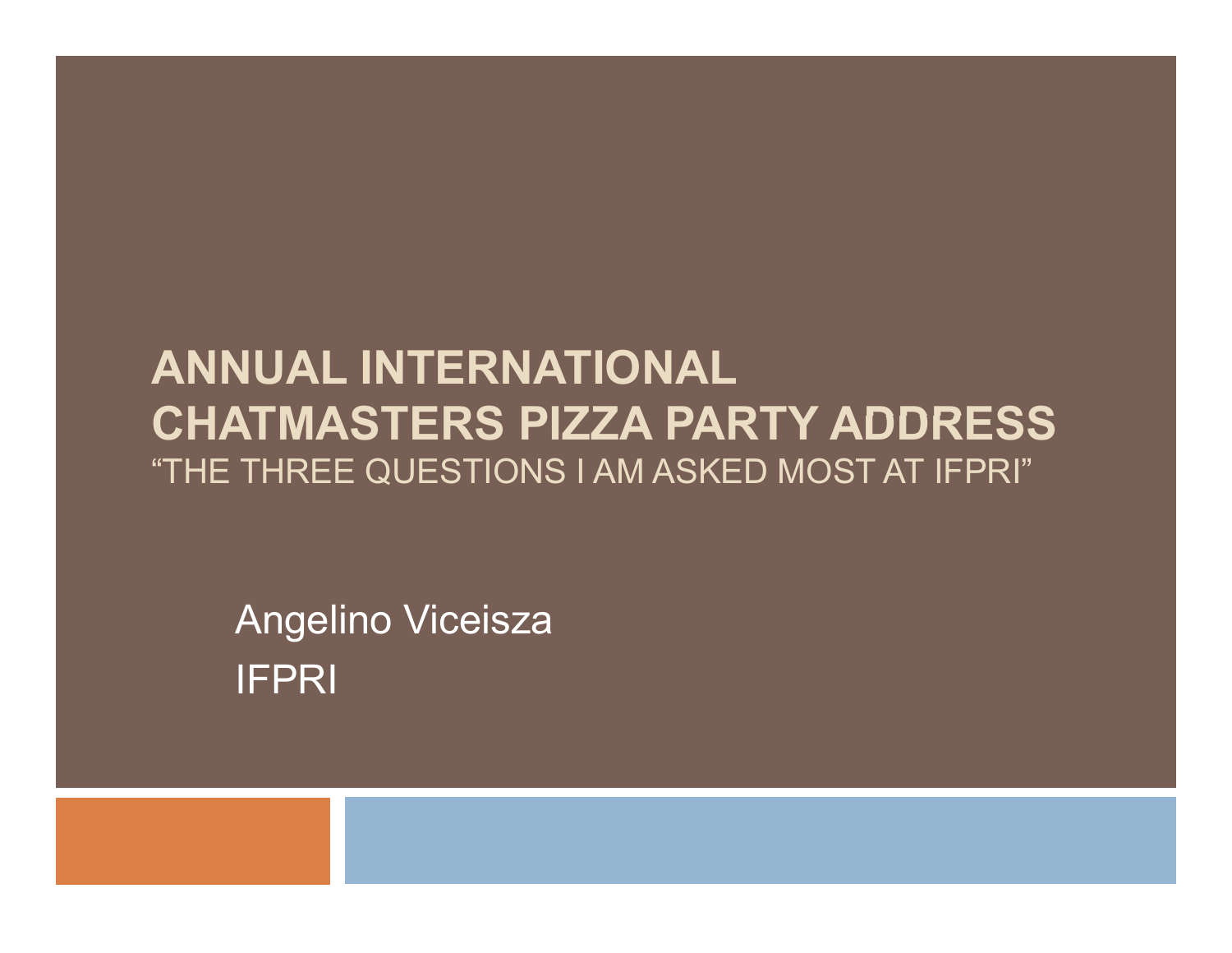### **Outline**

#### **Question 1**

Where am I from?

#### **Question 2**

What am I working on?

#### **Question 3**

Where do I like to eat?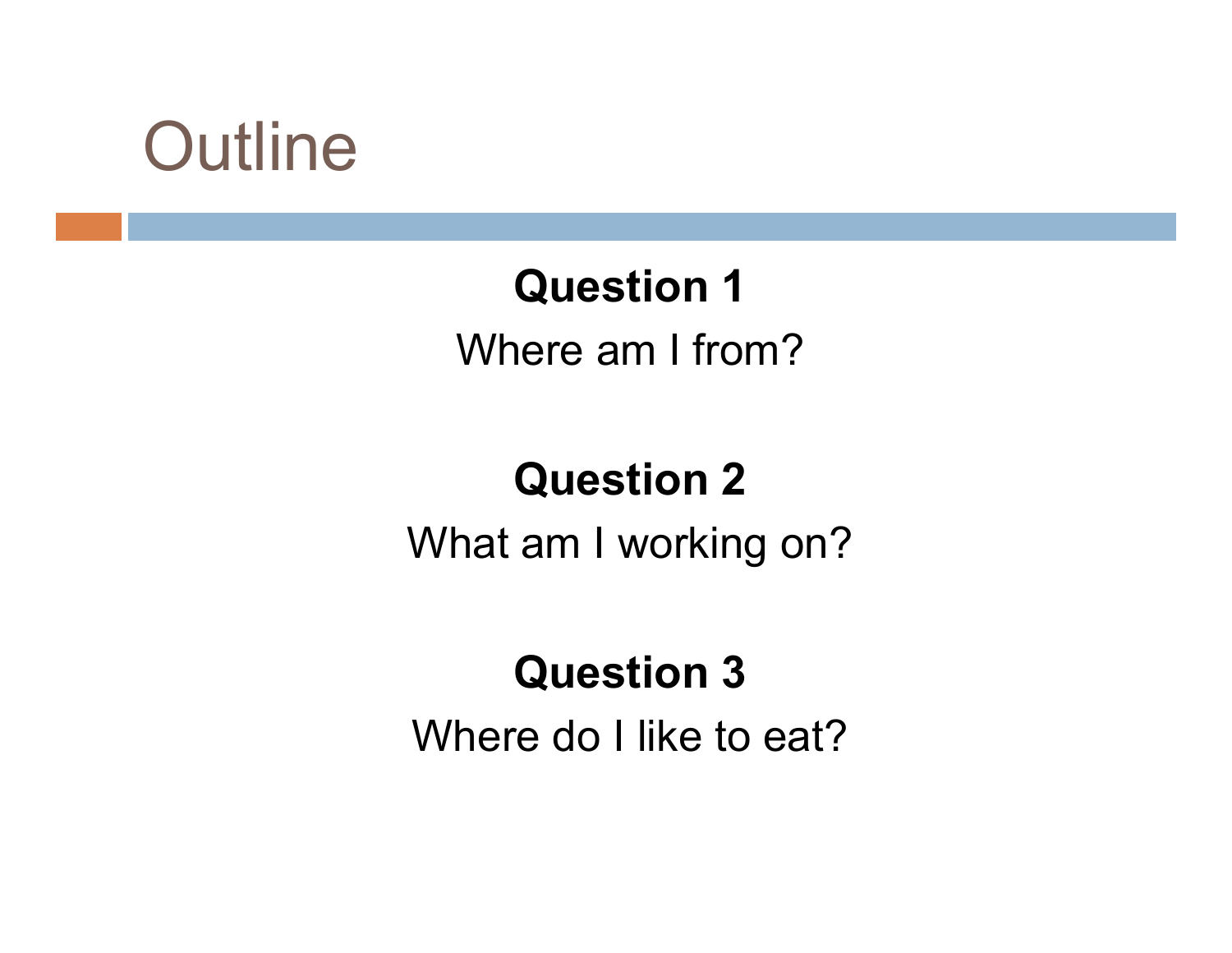### **Where am I from?**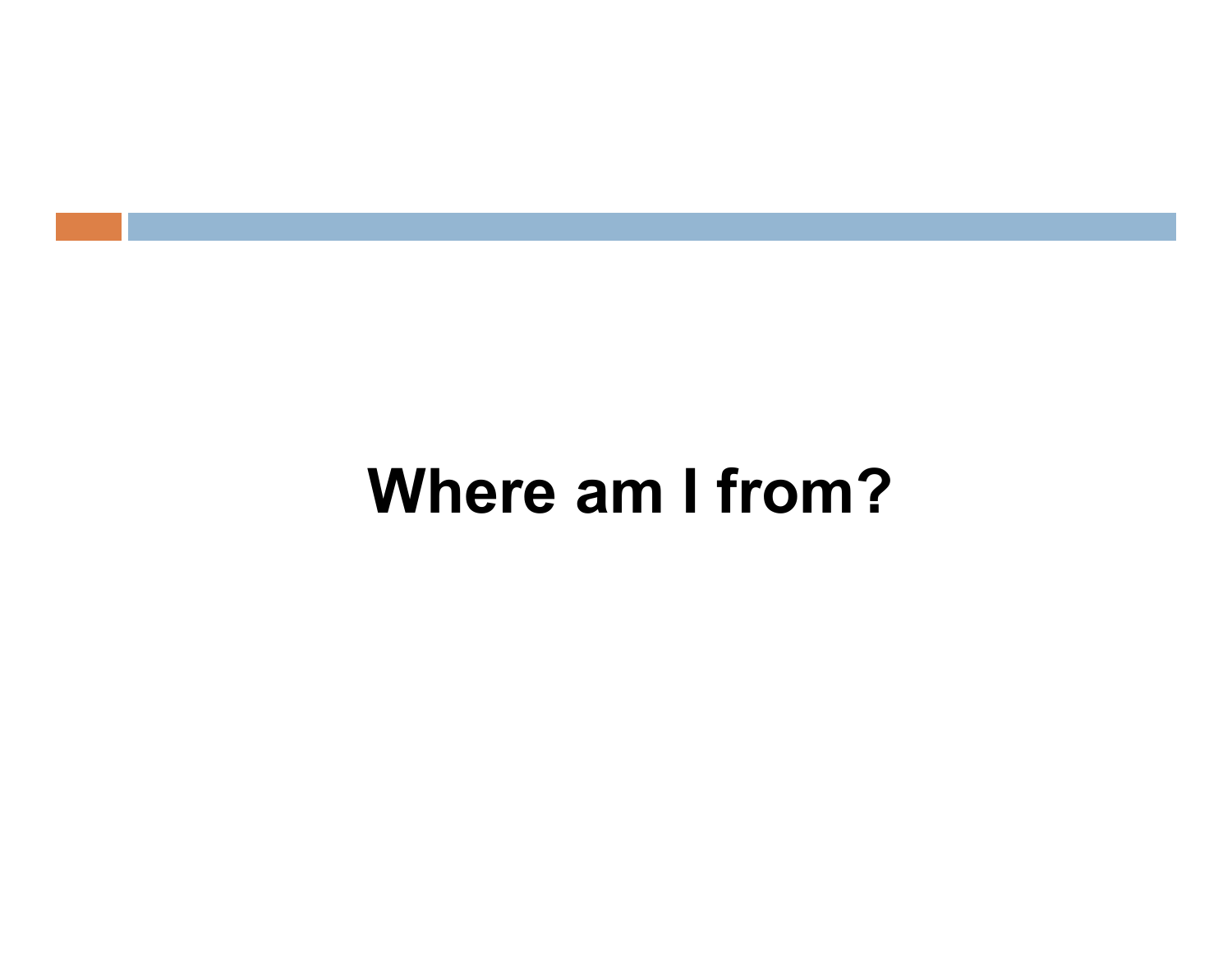### Where am I from? (I)

#### Curaçao, Netherlands Antilles

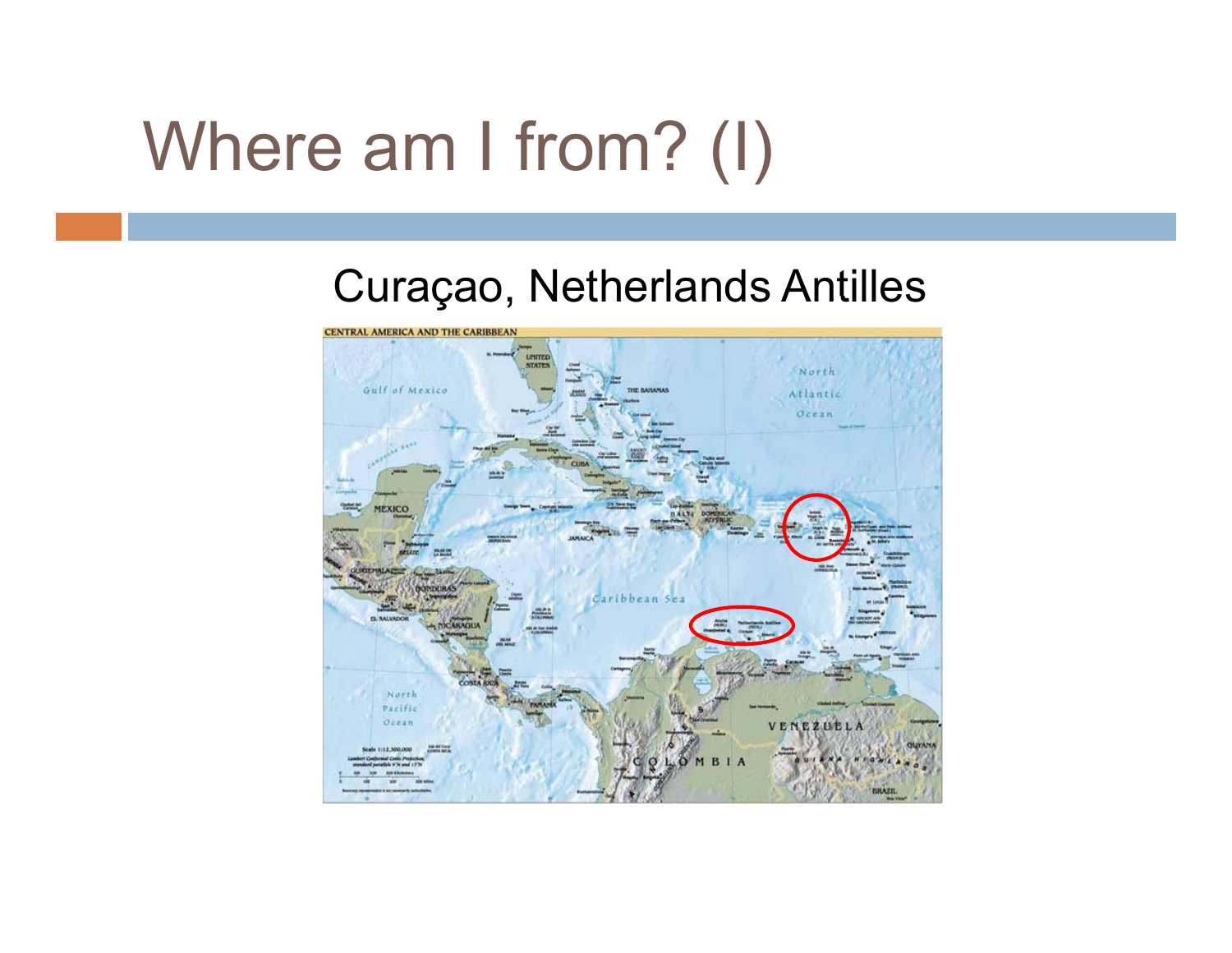### Where am I from (II)

This is what the islands look like "up close"

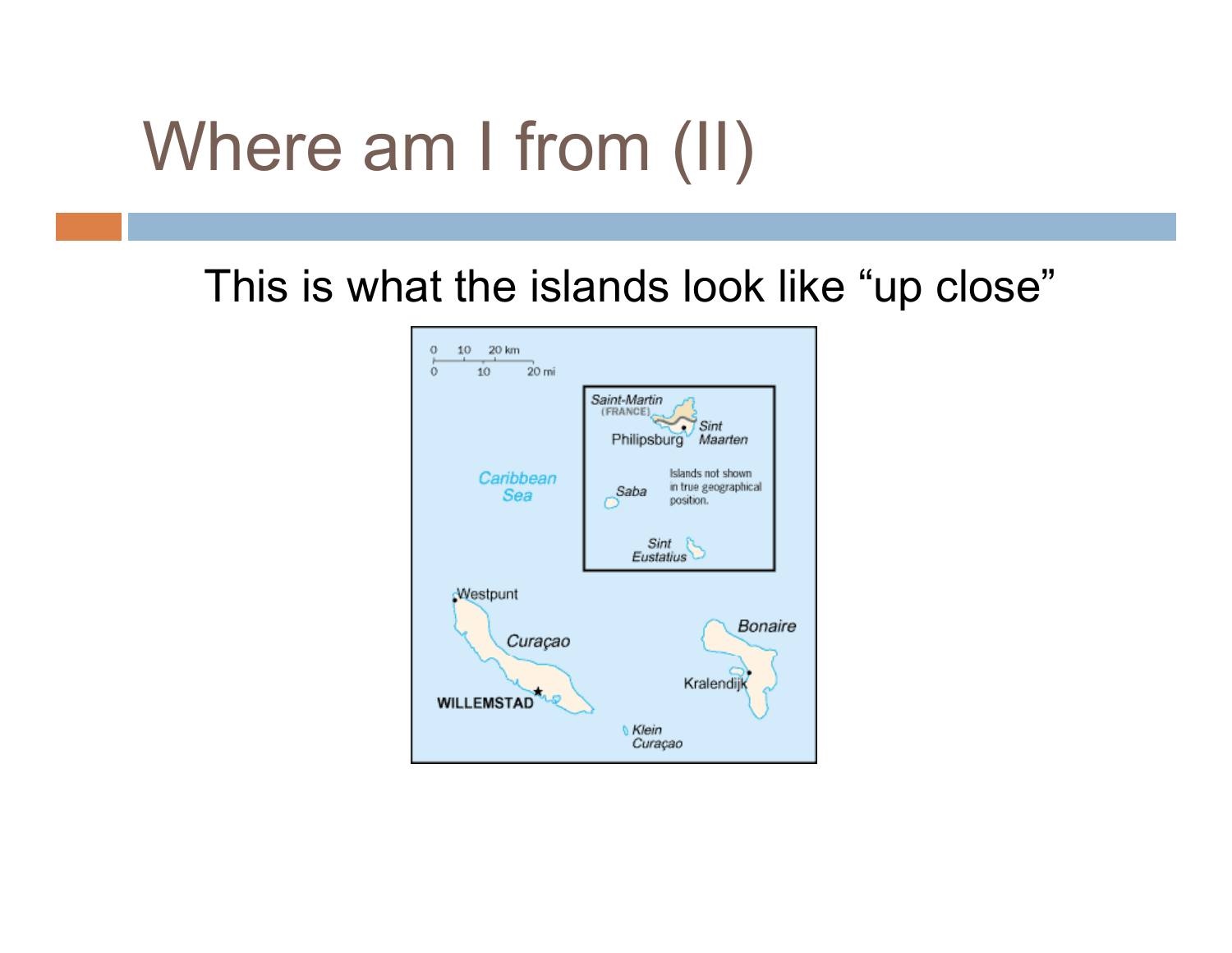# Where am I from? (III)

#### Some facts about Cura çao

- **□ Politics** 
	- **Part of Netherlands Antilles**
	- **Part of the Dutch Kingdom**
- $\blacksquare$  Economics
	- Key economic pillars: (i) financial services, (ii) harbor activities & oil refining, (iii) tourism
- **□ Culture** 
	- Festivals (e.g., Carnaval, Harvest/seú, Salsa)
	- Music: Tumba, Tambú, Ritmo kombiná, Merengue etc.
	- Languages (Dutch, English, Spanish, Papiamento, French)
	- Claims to fame: Curaçao liquor, Andruw Jones, Jair Jurjjens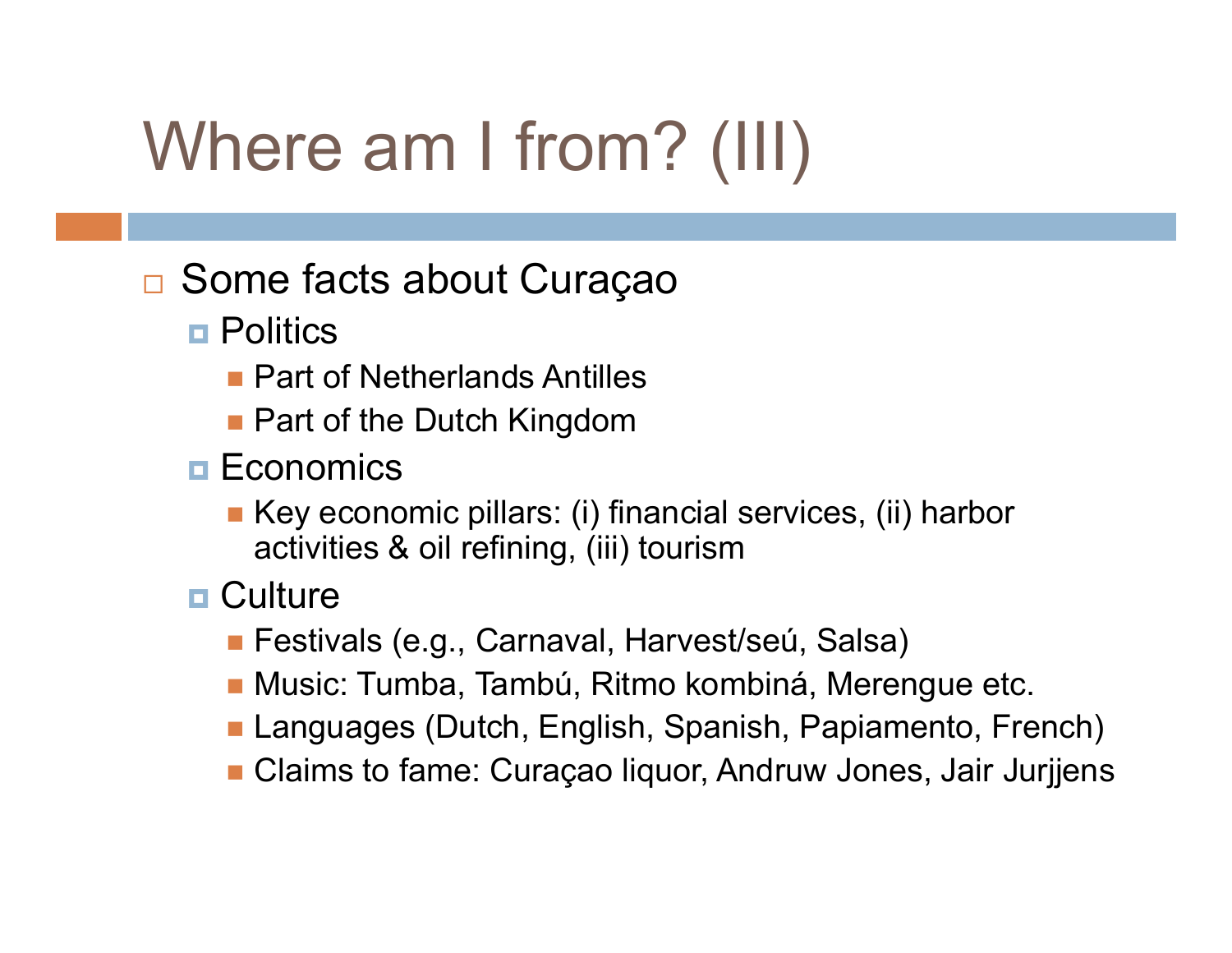# Where am I from?  $(IV)$

#### Politics

- **Queen of the Netherlands**
- **□ Central government**
- **□ Local government**

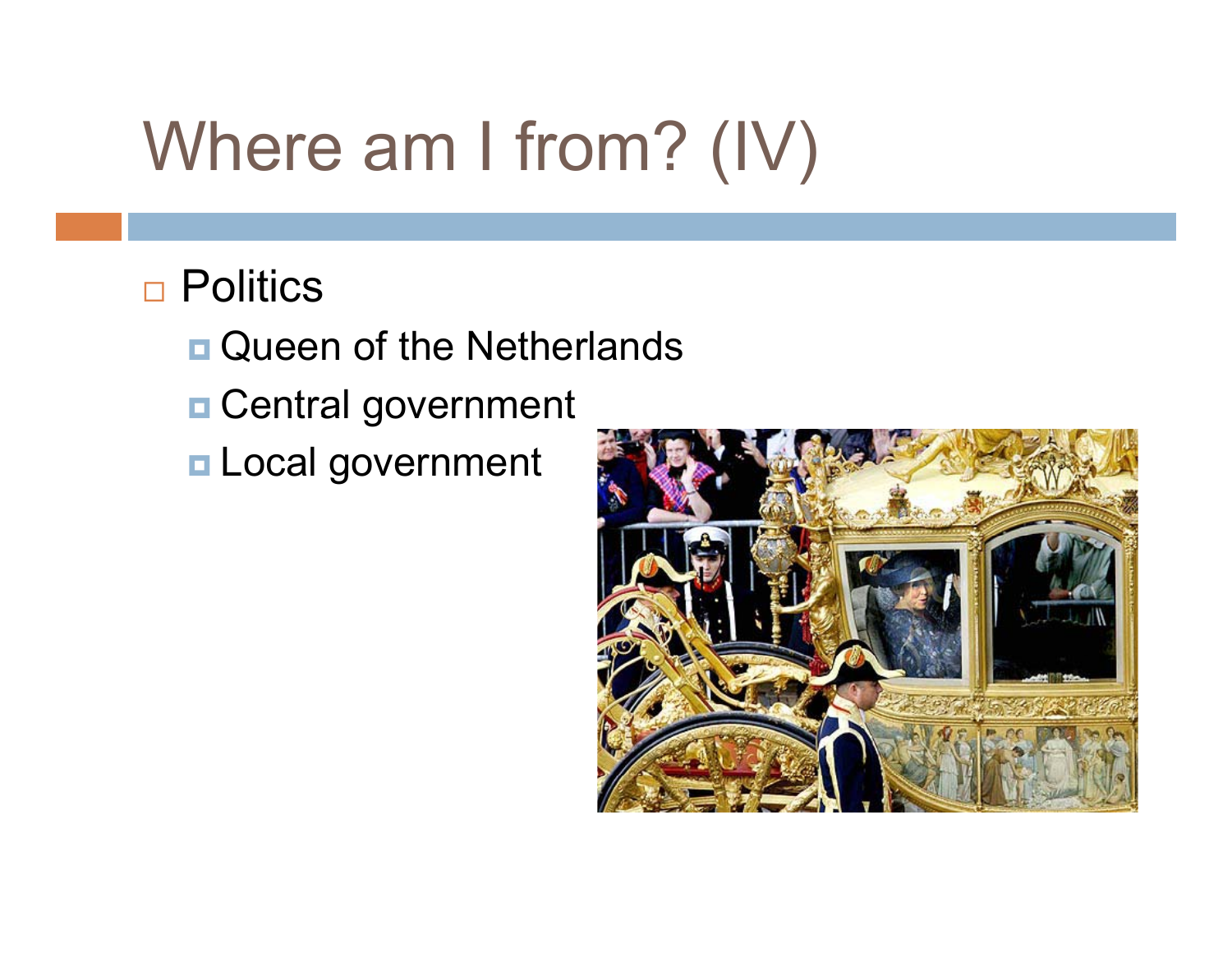## Where am I from?  $(V)$

#### **□ Economy □ Harbor Activities**



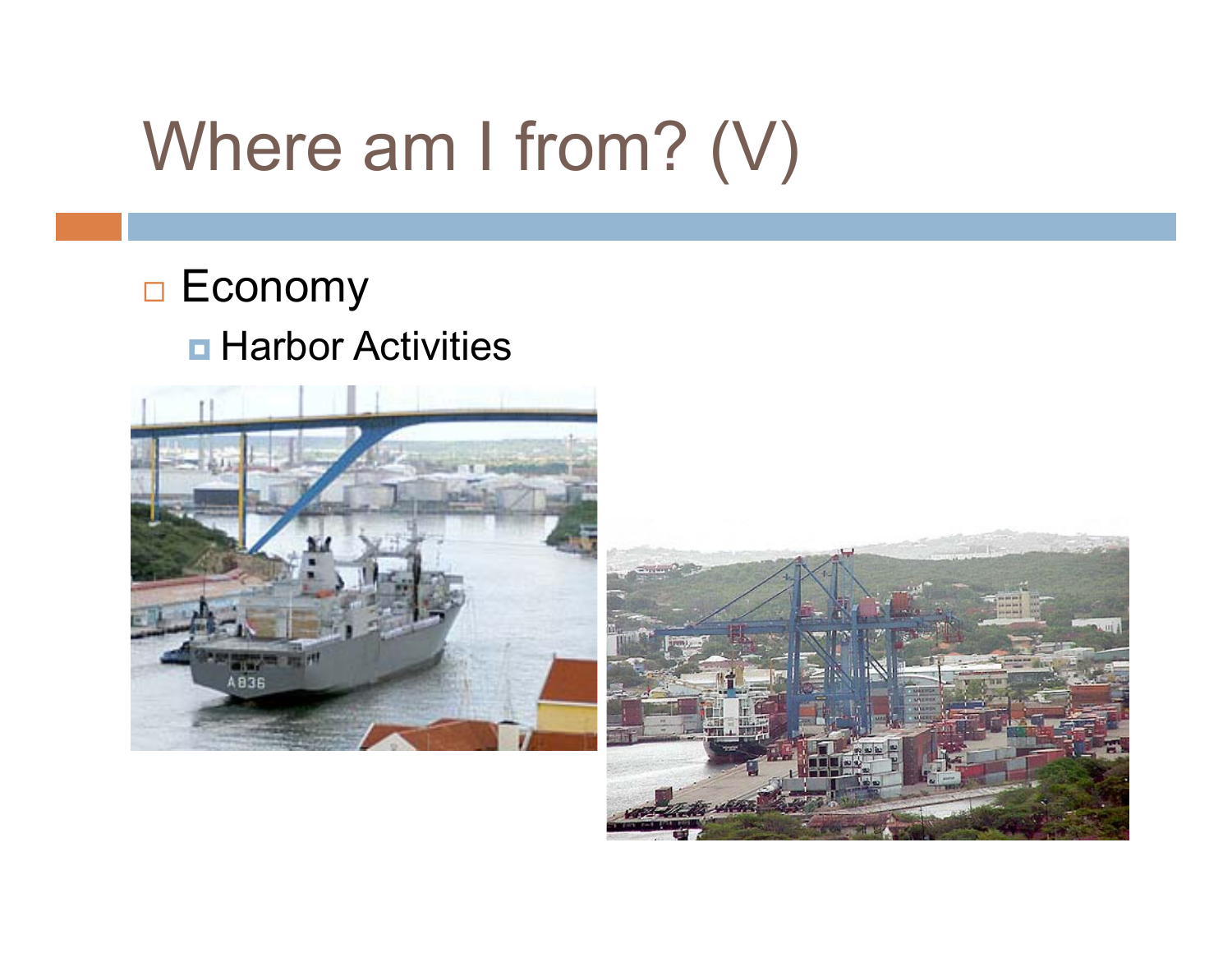### Where am I from? (VI)

#### **□ Economy**  $\blacksquare$  Tourism





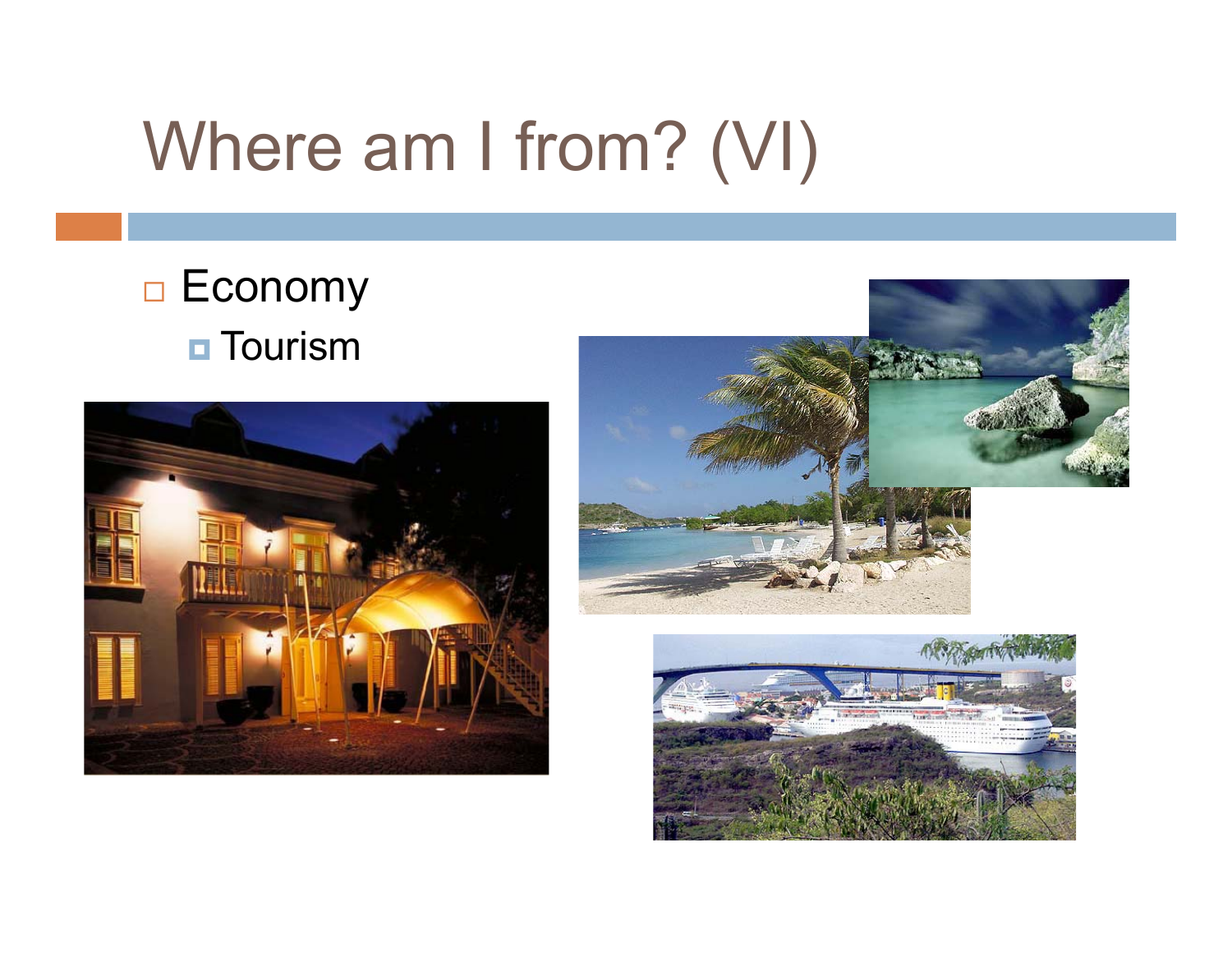### Where am I from? (VII)

□ Culture CARNAVAL



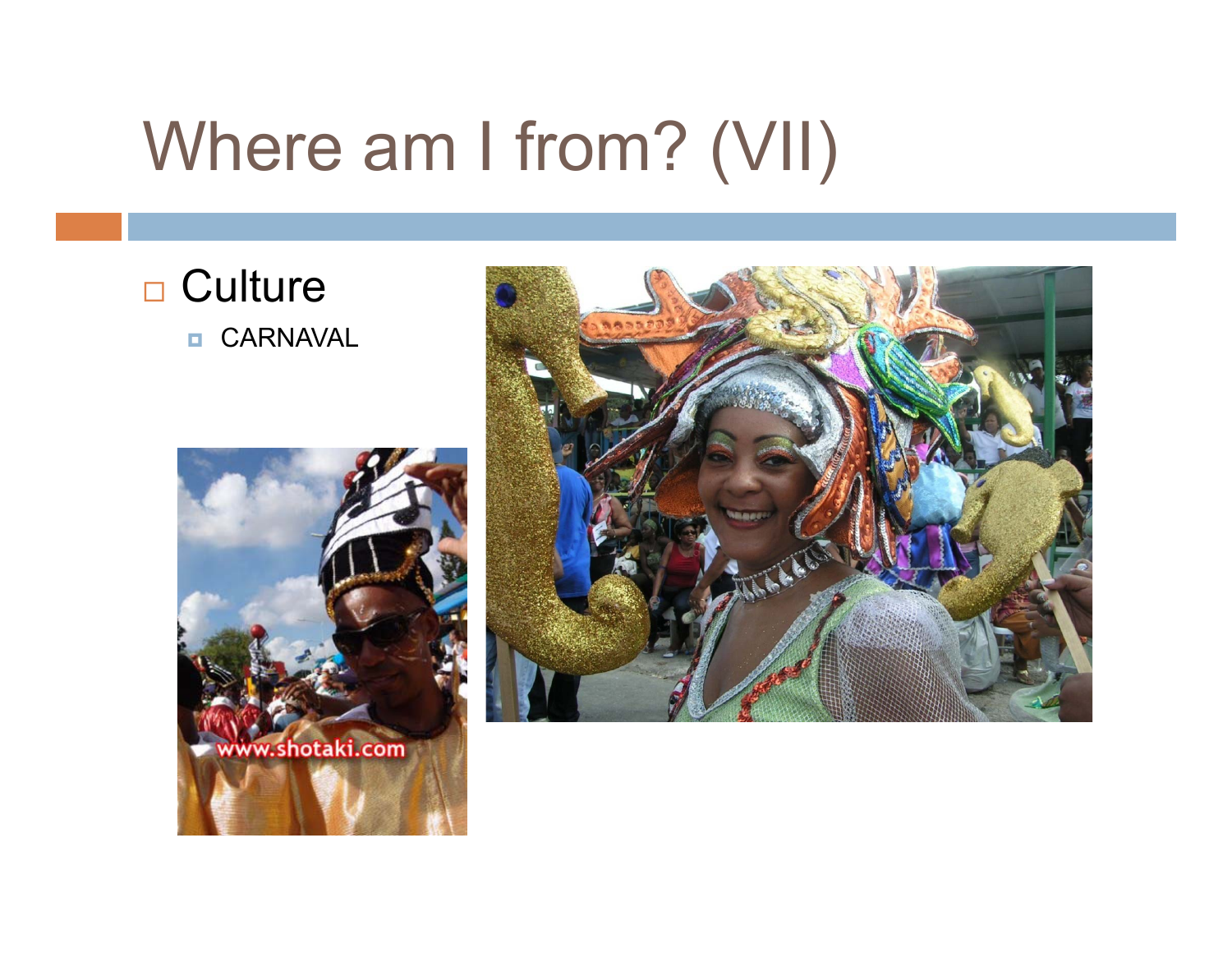### **What am I working on?**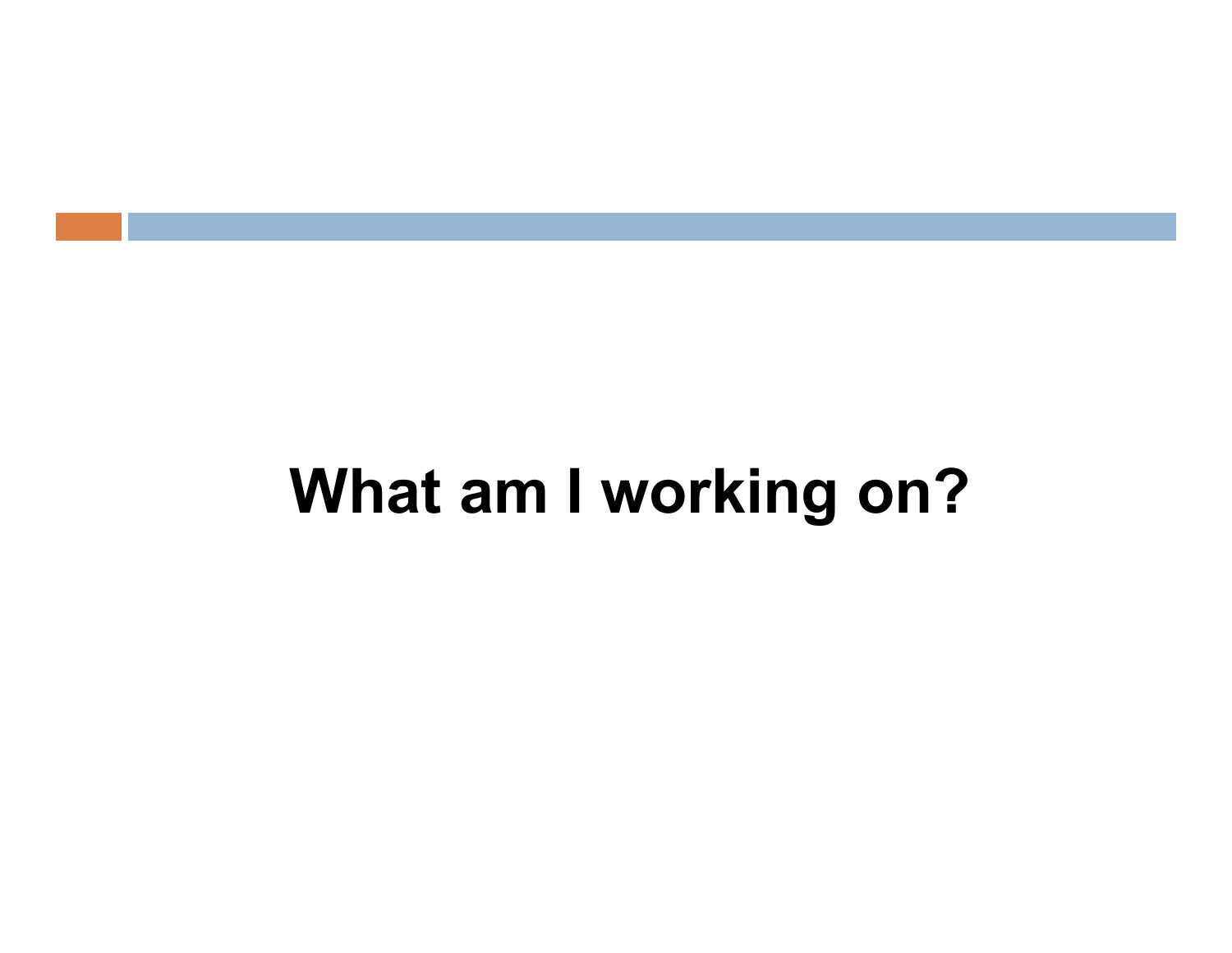# What am I working on? (I)

#### □ Game theory (non-cooperative)

- **□ Set of players**
- Actions and strategies over actions
- **<u>n</u>** Payoffs over strategies
- $\blacksquare$  Information
- □ Behavioral experiments
	- **<u>n</u>** Typically, sessions in which a game is applied with real people
	- **□ Traditionally, done in laboratories at universities**
	- **n** Nowadays, done in the field to inform policy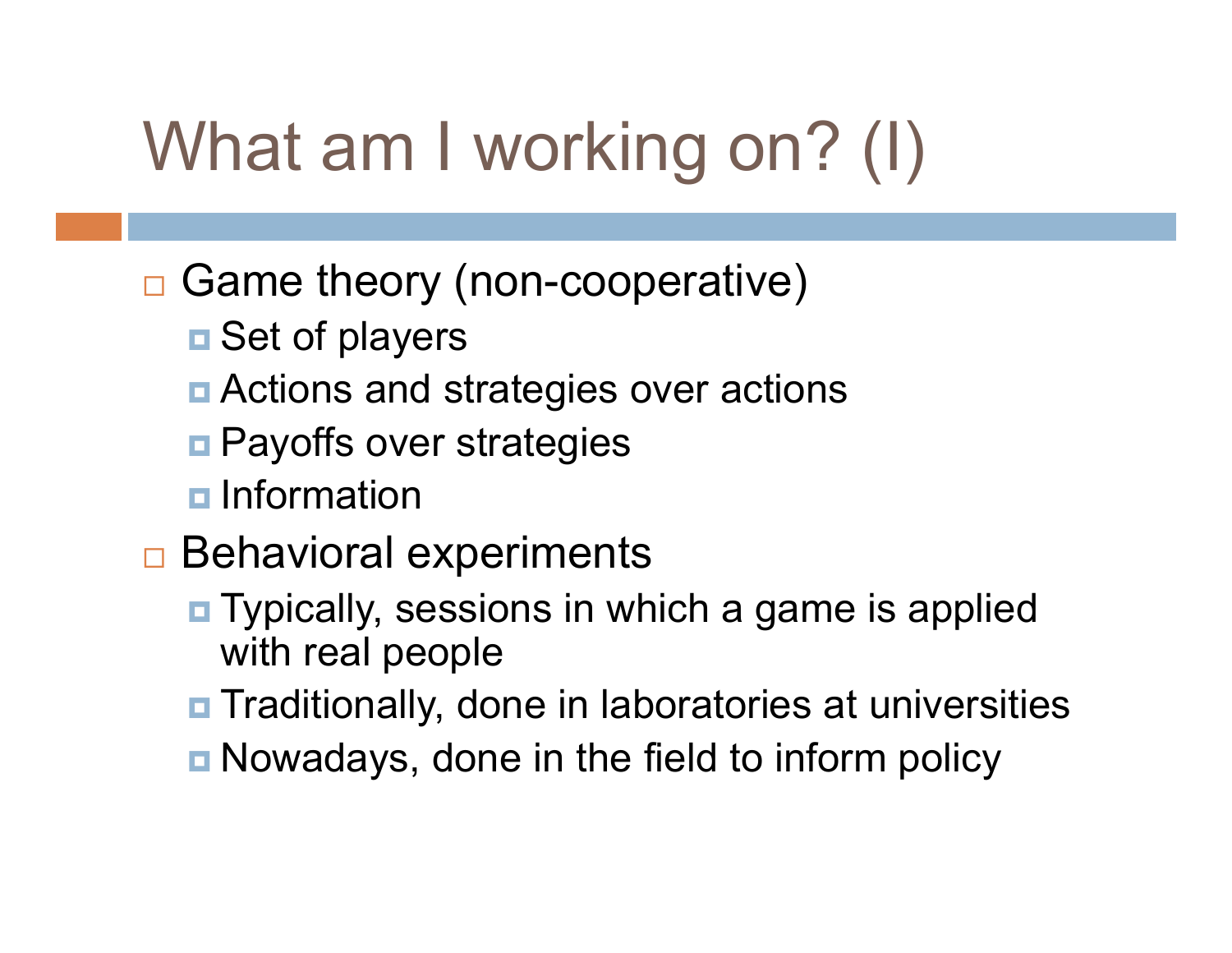# What am I working on? (II)

#### □ Topic I

- How do peers affect people's likelihood to deviate from a norm of reciprocity?
- **□ Joint work with Ruth Hill and Eduardo Maruyama**
- **□ Field experiments conducted in rural Peru**
- **□** Main finding
	- **Observing peers deviating from a norm of reciprocity** induces others to deviate from the norm as well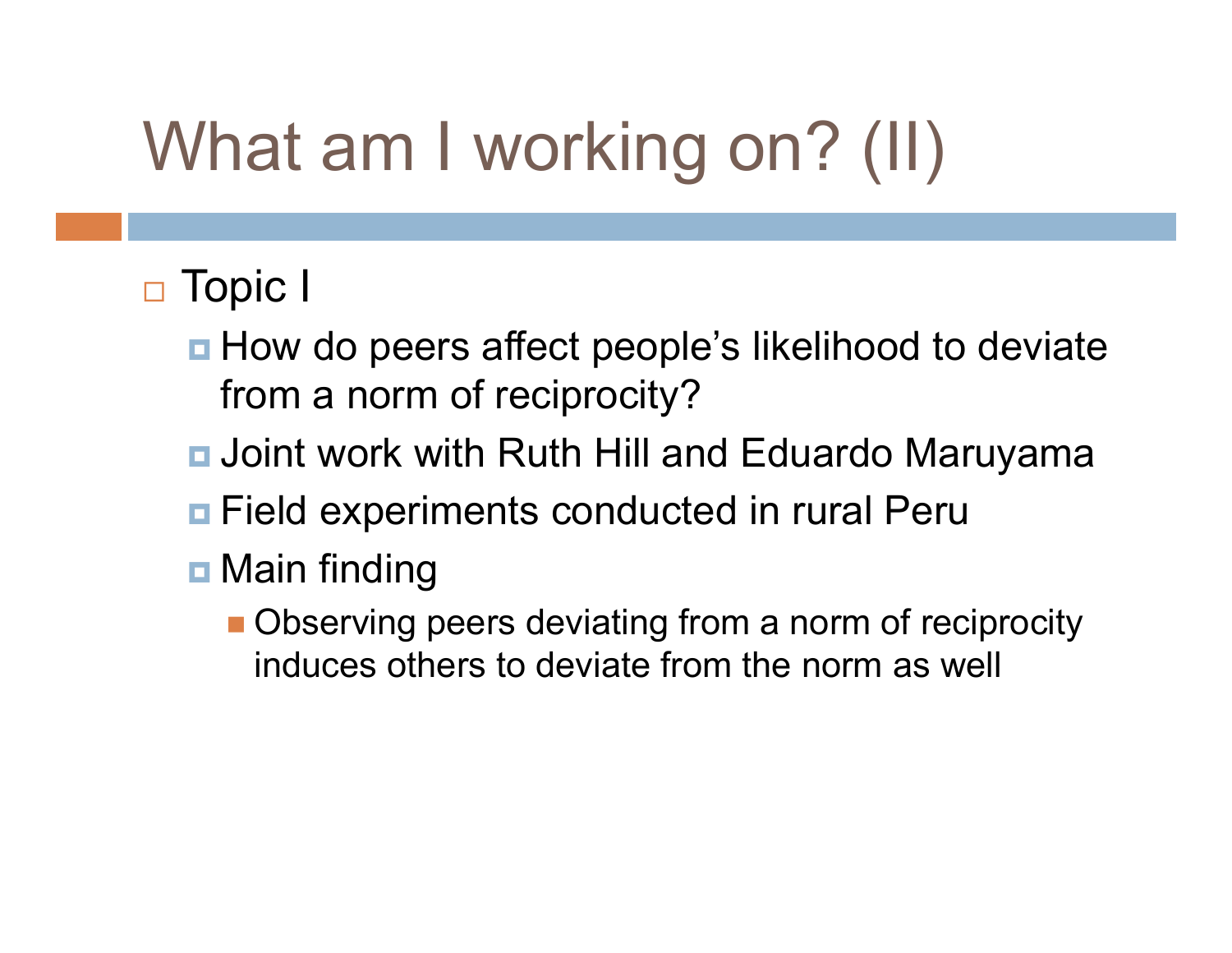# What am I working on? (III)

### □ Topic I (continued)

■ What did the Peru study look like?

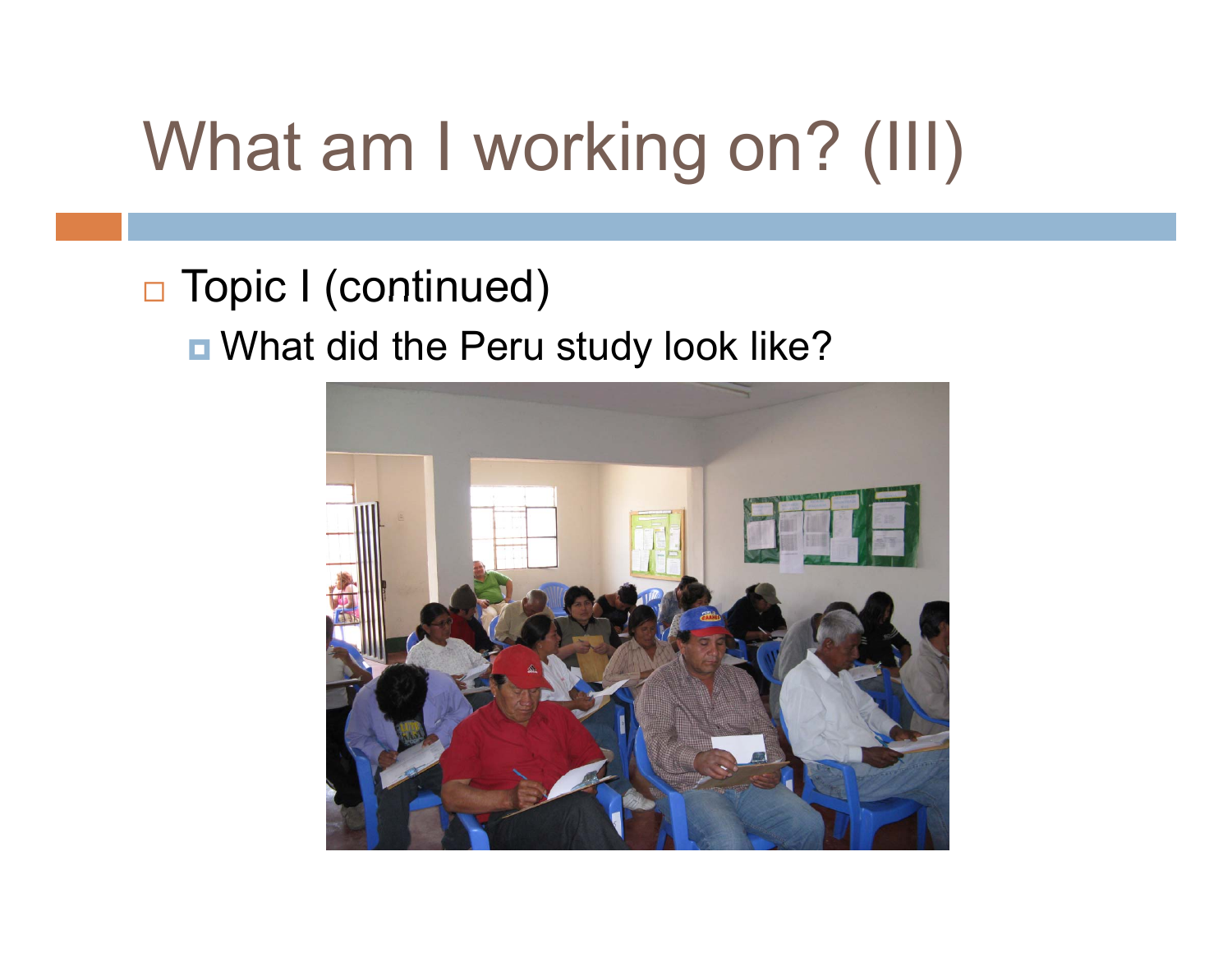# What am I working on? (IV)

#### $\Box$  Topic 2

- **□ Do people exhibit willingness to pay for** insurance?
- **□** Joint work with Ruth Hill
- **<u>n</u>** Field experiments conducted in Ethiopia
- **□** Main finding
	- **People exhibit high willingness to pay for insurance,** as long as liquidity is not an issue
	- **Insurance experiments are a meaningful way to** explain insurance to less educated populations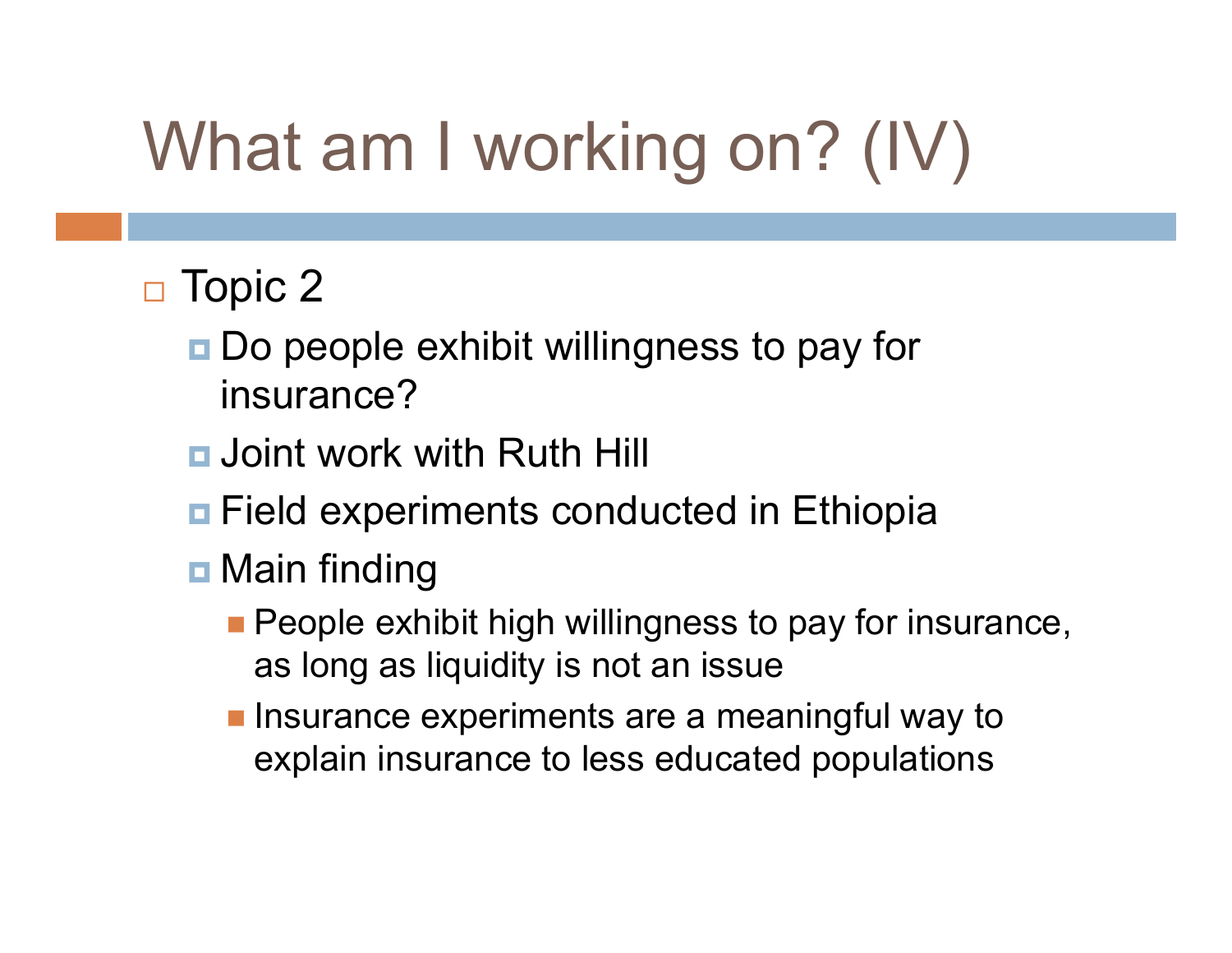# What am I working on? (V)

#### □ Topic 2 (continued)

#### ■ What did the Ethiopia study look like?

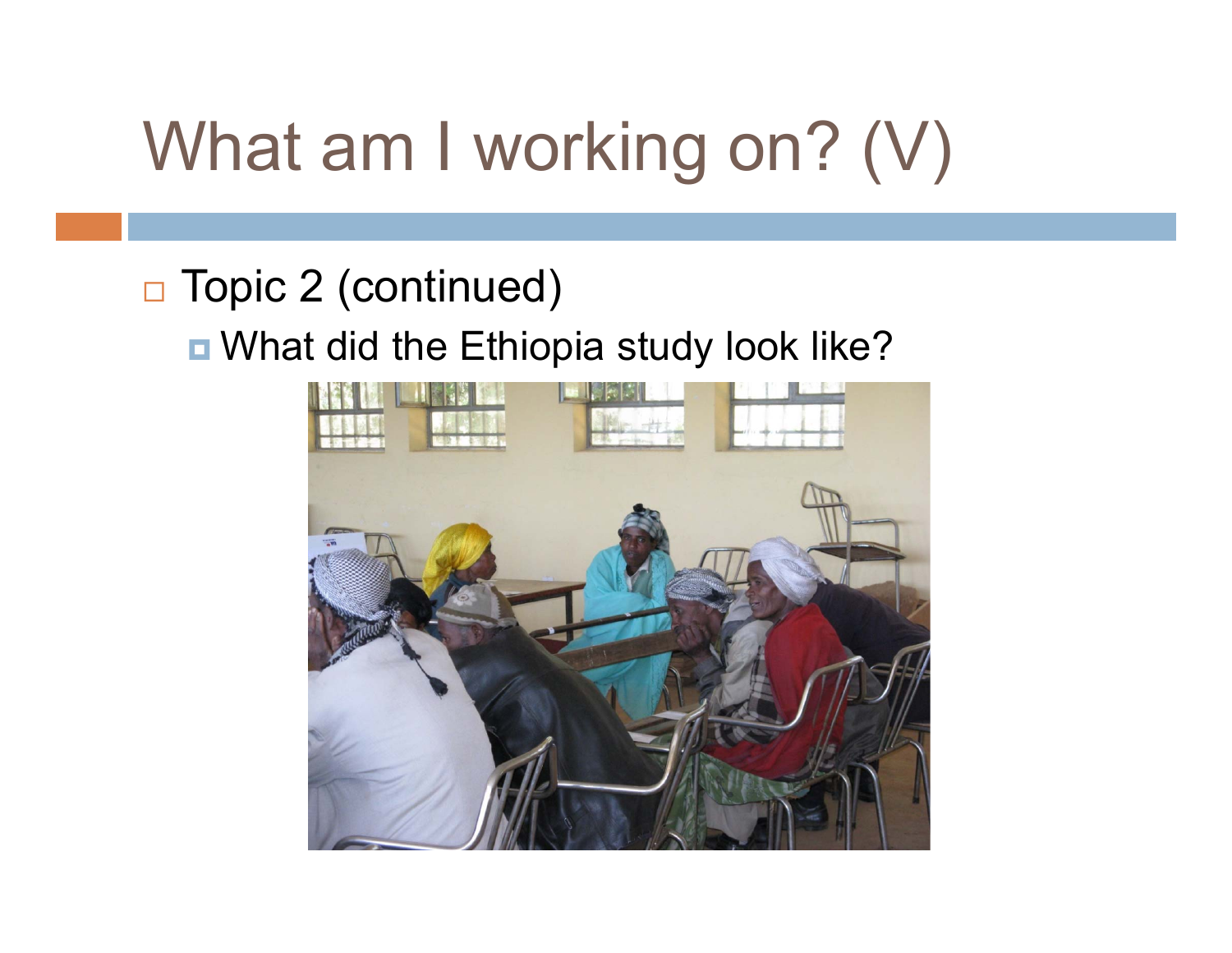# What am I working on? (VI)

#### □ Other topics

■ Vietnam contract farming study (joint with Maximo Torero and other non-IFPRI researchers )

- **□ El Salvador remittance study (joint with Ryan** Cooper and Maximo Torero)
- Sub-Saharan Africa farmer cooperatives' study (joint with Ruth Hill, Eduardo Maruyama and other non-IFPRI researchers)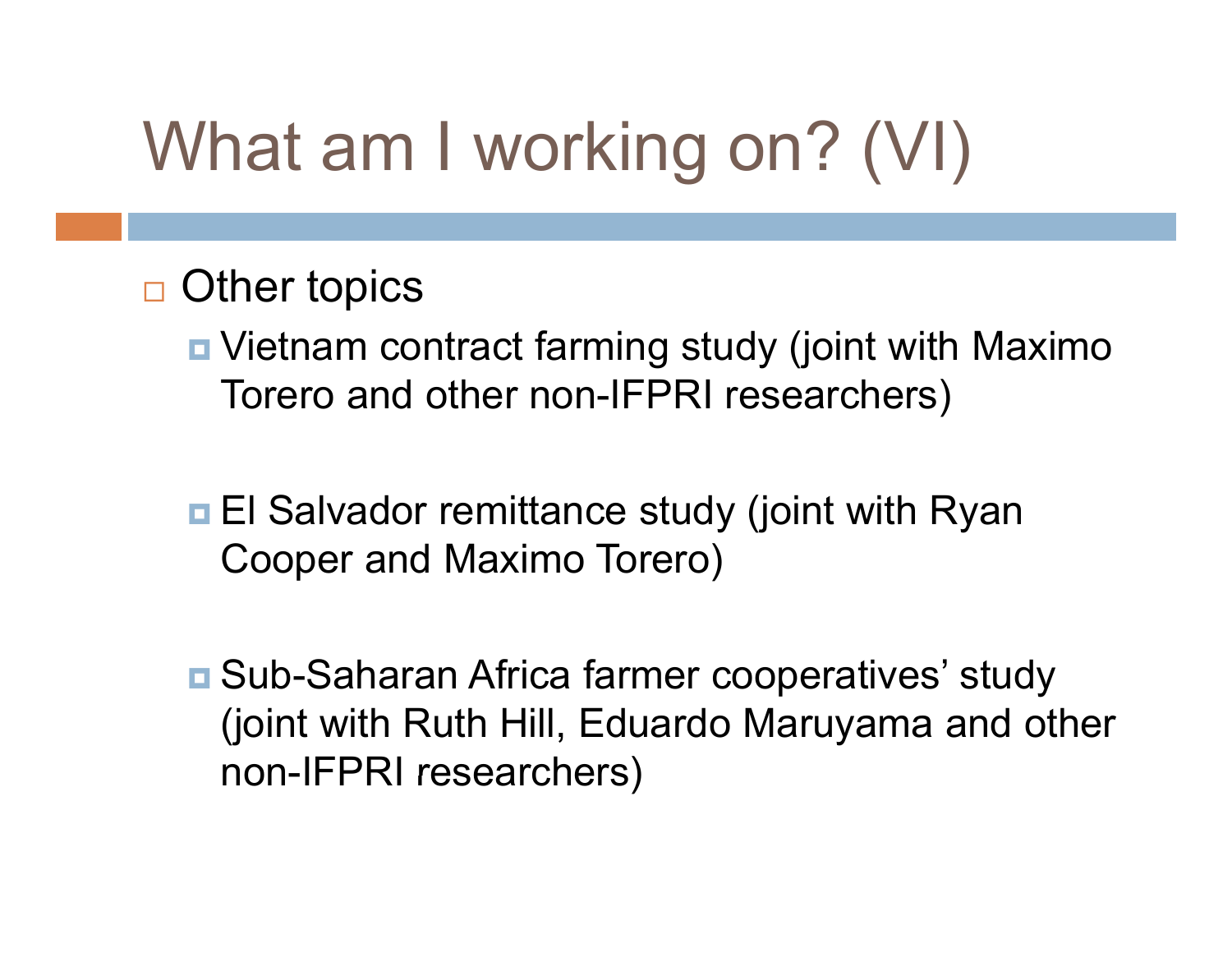### **Where do I like to eat?**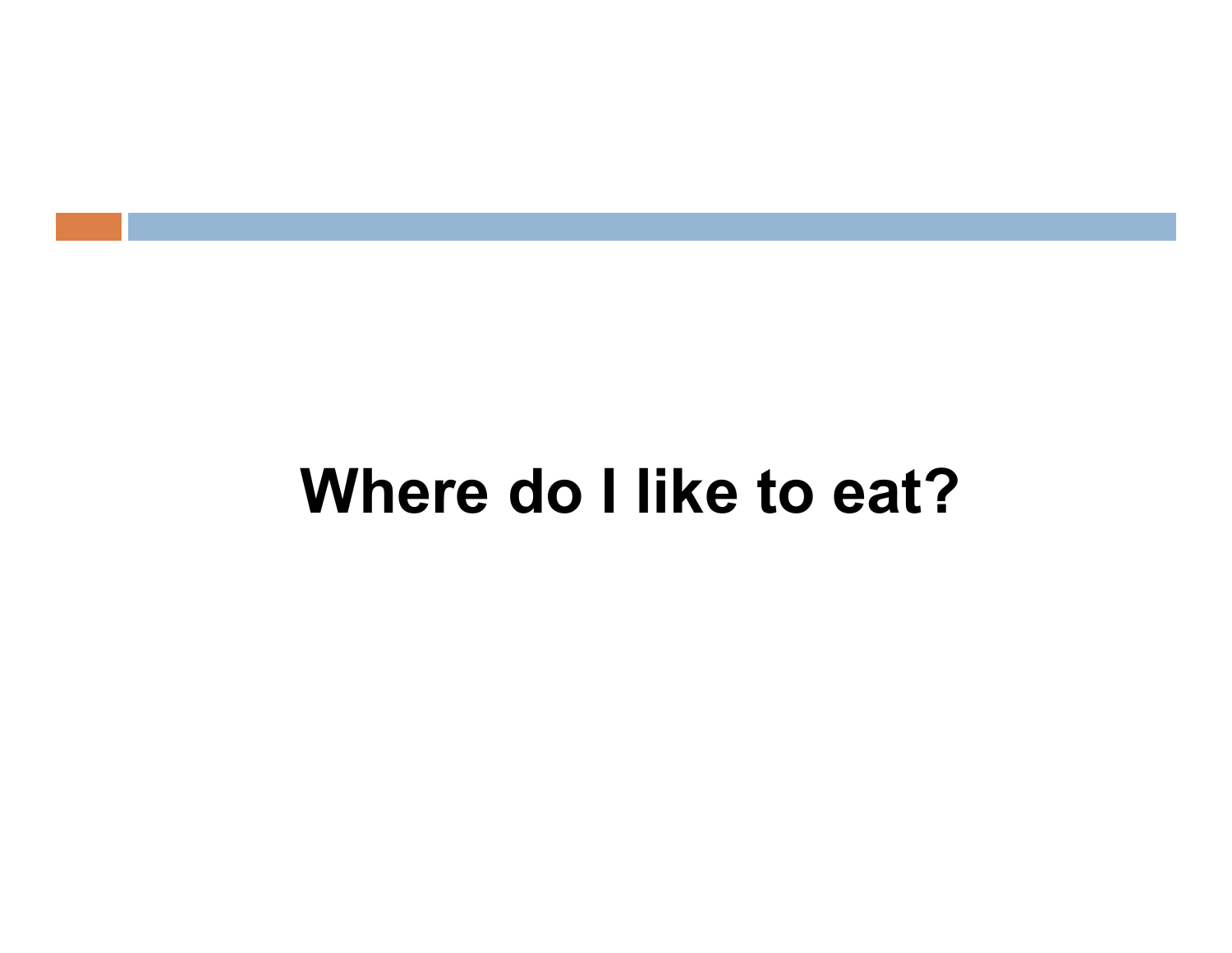# Where do I like to eat? (I)

#### □ At home

- **□ Lunch "reputation"**
- **□ Favorite dishes** 
	- Curry chicken, Filet mignon, Shrimp tempura
- □ Bistro du Coin (French)
	- **<u>n</u>** Steak maison medium well with a side of champignons
- **□ Inti (Peruvian)** 
	- **□ Seco**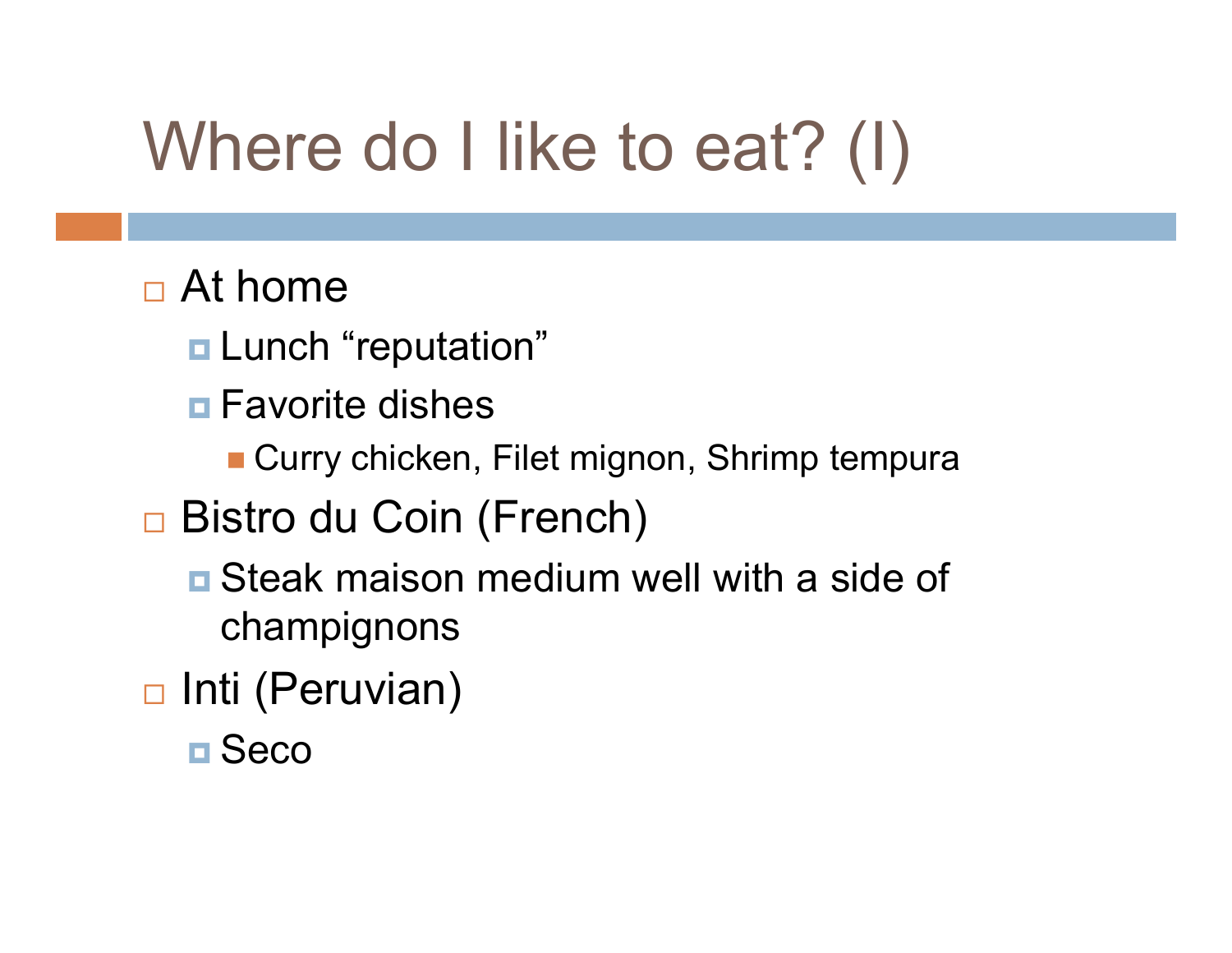## Where do I like to eat? (II)

- **□ Thai Place** 
	- **<u>n</u>** Pineapple fried rice with a side of peanut sauce
- Thai Kingdom
	- Chicken with broccoli in peanut sauce
- □ Russia House
	- **□** Beef stroganoff
- □ Desserts/cakes
	- **□ Furin's in Georgetown**
- **□ Complaint** 
	- *Do not get enough Indonesian rice table!*